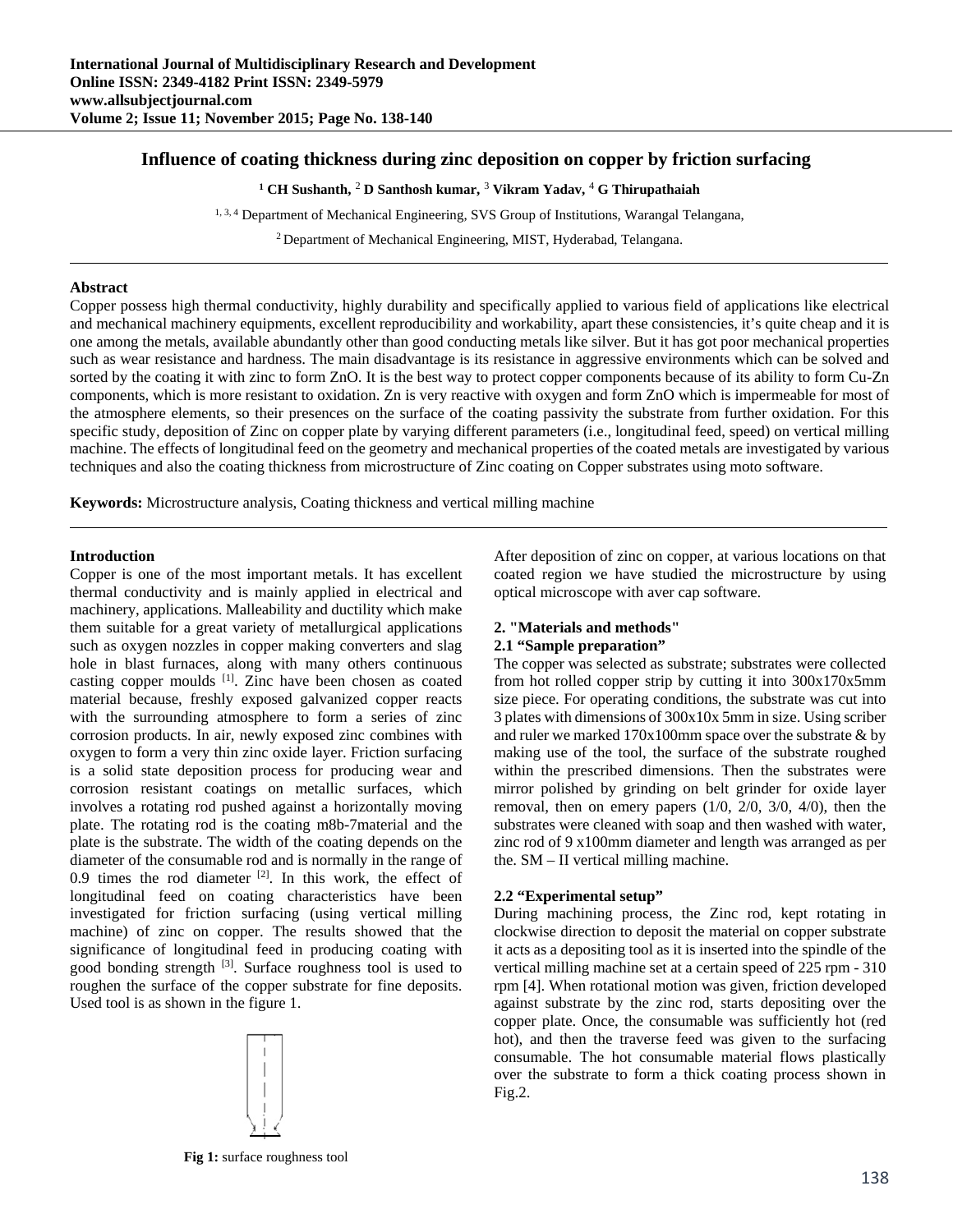

**Fig 2:** Surface coating using friction surfacing

#### **2.3 "Coating thickness"**

After coating Zinc rod on copper plates, the thickness of the coated material is study by using coating thickness gauge. Due to temperature and speed difference the coating thickness varies.

#### **2.4 "Microstructure analysis"**

At lower longitudinal feeds, prolonged plastic deformation time causes the formation of large volumes of plasticized metal. Therefore the forging effect may not be sufficient to consolidate the deposited metal, resulting in lack of bonding at some locations at the interface. The coatings get thinner for higher longitudinal feeds due to efficient distribution of plasticized metal assisted with application of axial load.

# **3. "Results & Discussion"**

# **3.1 "Coating thickness Analysis"**

Using motic software, we measured the coating thickness of Zinc deposit on copper, sample microstructure as shown in the microstructure below:



**Fig 3:** measurement of coating thickness at various points for 5X magnification at low rotational speed

The interface corresponding to higher longitudinal feed shows well bonded coatings with good bond integrity as shown in the figure 3.



**Fig 4:** measurement of coating thickness at various points for 5X magnification at high rotational speed



**Fig 5:** Intensity Vs distance graph at high rotational speed

The absence of spatter, radiation emissions or fumes makes friction surfacing a cleaner and more environmental friendly technology  $[5]$ 

During friction surfacing process, the regions near to the interface in both consumable rod and substrate experiences very high strain rates. Friction surfacing enables a limited control over the deposited thickness and width, as coating geometry is determined by a relatively narrow range of process parameters [6]. The effect will be more pronounced in the consumable rod than the substrate, owing to the geometrical differences between them. More heat energy will be concentrated at the rod interface as the propagation of thermal energy will be slower due to size constraints. This leads to rapid softening and plasticization of near interface regions in consumable rod and subsequent deposition of plasticized metal on the substrate.



**Fig 6:** measurement of coating thickness at various points for 10X magnification at low rotational speed